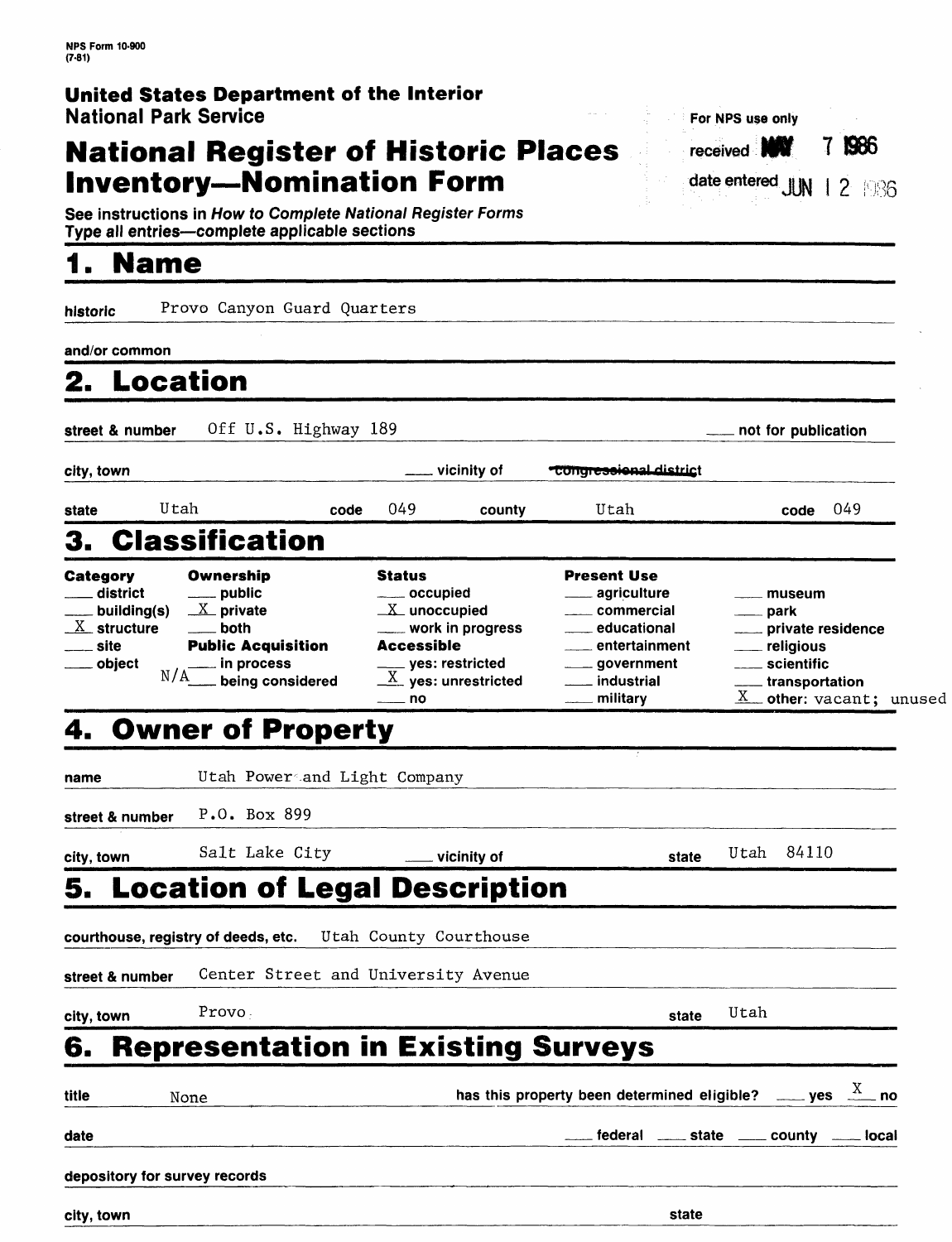# **7. Description**

| <b>Condition</b>   |                                | <b>Check one</b>        |
|--------------------|--------------------------------|-------------------------|
| _____ excellent    | $X$ <sub>--</sub> deteriorated | . unaltere              |
| $\frac{1}{2}$ good | <b>美生 ruins</b>                | $\underline{X}$ altered |
| fair               | ___ unexposed                  |                         |

Check one  $\frac{X}{X}$  original site  $\_$  moved date  $\_$ 

#### **Describe the present and original (if known) physical appearance**

unaltered  $\underline{\text{X}}$  altered

The Provo Canyon Guard Quarters, built in 1857-58, is an oval shaped stone breastwork approximately 12 x 20 feet with walls ranging from approximately 1 to 2 1/2 feet above ground. It is located on a knoll a few hundred feet above the canyon floor (approximate elevation 5,330) on the north side of Provo Canyon. The walls of the guard quarters, constructed of undressed stones laid without mortar, are somewhat deteriorated with some sections having tumbled down almost completely. Other sections of the wall remain remarkably intact, however, giving clear evidence that the structure was assembled with at least some degree of care and purpose. The guard quarters is still clearly discernible despite its somewhat deteriorated condition and the presence of scrub oak and other vegetation within the enclosure. No subsequent improvements or additions appear to have been made to the structure. Archeological excavation at the site may yield additional information regarding the structure's history.

Future plans for the Provo Canyon Guard Quarters are uncertain at this date. A non-profit group is currently attempting to obtain the property from the present owner, a utility company. This group would like to protect the site, make it available to the public in a controlled manner, and sponsor an interpretive tour of the site. Until this group takes over ownership of the property, if it ever does, the status of the structure will probably remain unchanged. Since the guard quarters is located in a fairly remote area and since it is not well known there is little danger of it being adversely affected in the immediate future.

> Total number of contributing structures: 1 Total number of noncontributing structures: 0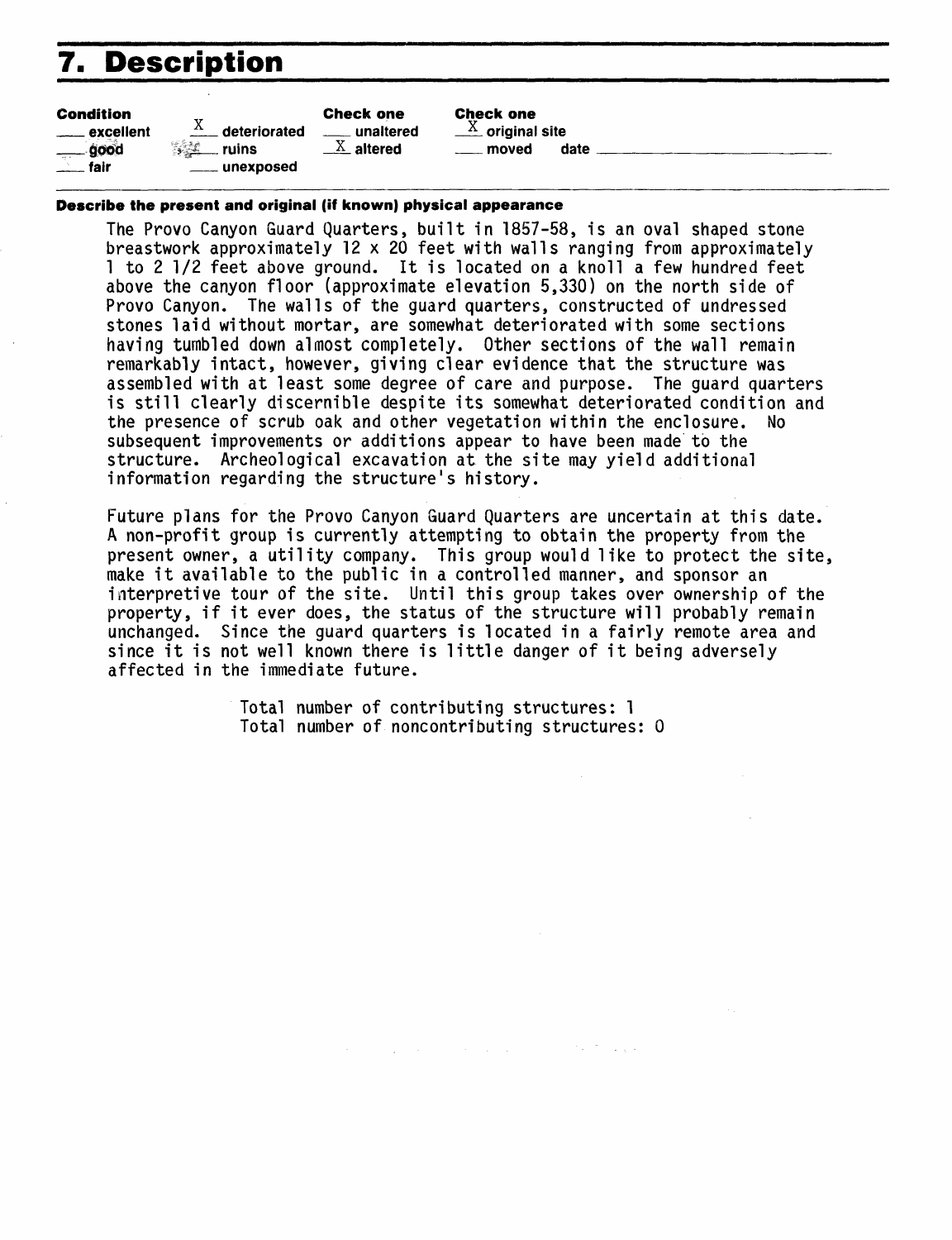## **8. Significance**

| <b>Period</b><br>_____ prehistoric<br>$-1400 - 1499$<br>$\frac{1}{2}$ 1500-1599 | Areas of Significance-Check and justify below<br>archeology-prehistoric _____ community planning<br>____ archeology-historic<br>_____ agriculture | <b>Example 20 CONSERVATION</b><br>$\equiv$ economics                                                                   | ___ landscape architecture ___ religion<br>$\equiv$ law<br>___ literature | science<br>____ sculpture                                                                                          |
|---------------------------------------------------------------------------------|---------------------------------------------------------------------------------------------------------------------------------------------------|------------------------------------------------------------------------------------------------------------------------|---------------------------------------------------------------------------|--------------------------------------------------------------------------------------------------------------------|
| $-1600 - 1699$<br>$\frac{1700 - 1799}{2}$<br>$X = 1800 - 1899$<br>$-1900-$      | <u>__</u> ___ architecture<br>$\equiv$ art<br>____ commerce<br>_____ communications                                                               | <u>__</u> education<br>___ engineering<br>____ exploration/settlement ____ philosophy<br>___ industry<br>___ invention | $X$ military<br>$\overline{\phantom{a}}$ music<br>politics/government     | $\frac{1}{2}$ social/<br>humanitarian<br>$\frac{1}{2}$ theater<br>_____ transportation<br>$\equiv$ other (specify) |

#### **Statement of Significance (in one paragraph)**

**Specific dates 1357-1858 Builder/Architect unknown**

Built in 1857-58, the Provo Canyon Guard Quarters is historically significant as one of only three remaining fortifications built by the Mormons during the Utah War as a defense against the threatened attack of the U.S. Army. The 2500-man Johnston's Army was sent to Utah by President James Buchanan to quell what he perceived to be a rebellion by the Mormons. Although the confrontation ended peaceably with no open warfare taking place, the event was of paramount significance in the political and economic history of the state. Politically, the Utah War marked the beginning of over thirty years of conflict between the federal government and the Mormon church, and it illustrates the uneasy compromise that was forged between them as each sought to maintain peace with the other while retaining a significant degree of political power. Economically, the "invasion" proved to be a boon for the Mormon settlements as the army, upon leaving the territory at the outset of the Civil War, sold thousands of dollars of its goods and equipment for nominal costs.

The Utah War of 1857-58 was a bloodless confrontation between the U.S. Army and the Mormons, members of The Church of Jesus Christ of Latter-day Saints who had settled the Utah territory in 1847. The "war" was primarily the result of misunderstandings on the part of both the Mormons and the U.S. government. Some of the reports filed by non-Morrnon appointees in the Utah Territorial government painted an exaggerated or wholly fabricated view of the Mormons' opposition to the federal government and the illegal actions of Brigham Young and other church/political leaders. In addition to the effects of those reports, anti-Mormon attitudes in the East were stirred up by the dispute over polygamy. The Mormons claimed the right to engage in plural marriage as part of their religion, while the federal government and the nation as a whole staunchly opposed the practice, identifying it and slavery as the "twin relics of barbarism." As a result of those reports and disputes, President James Buchanan sent 2500 troops to Utah in the summer of 1857 to quell what he deemed to be a rebellion.

News of the impending "invasion" by the U.S. Army elicited a strong determination to resist them by the Mormons. Territorial governor and IDS church president Brigham Young responded:

> "Liars have reported that this people have committed treason, and upon their representations the President has ordered out troops to assist officering the territory. We have transgressed no law, neither do we intend to do so; but as for any nation coming to destroy this people, God Almighty being my helper, it shall not be."<sup>1</sup>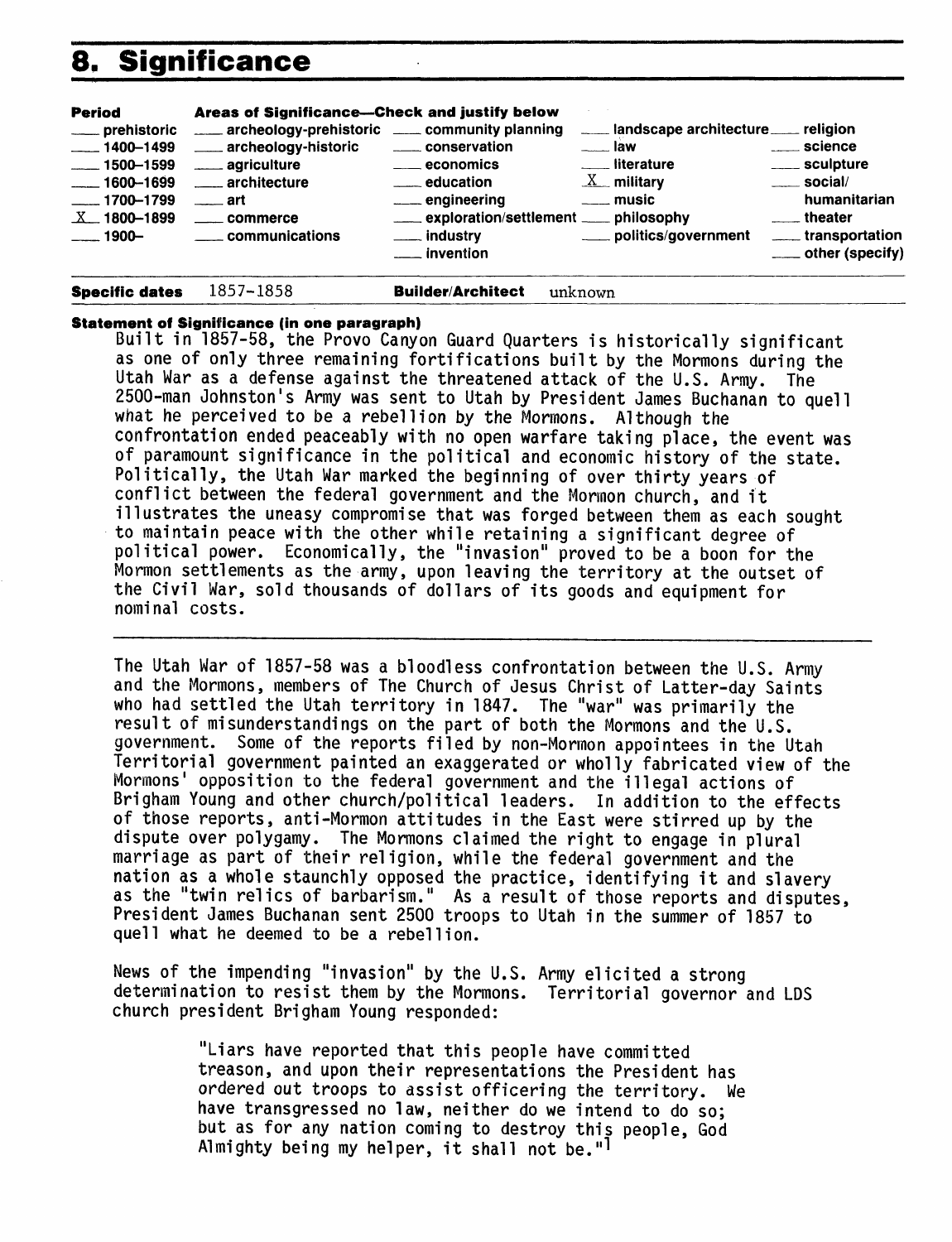### **9. Major Bibliographical References**

Jensen, J. Marinus. History of Provo. Provo, Utah: J. Marinus Jensen, 1924.

Sutton, Wain, ed. Utah - A Centennial History, New York: Lewis Historical Publishing **Company, 1949, 3 vols.**

## **10. Geographical Data**

| Quadrangle name Bridal Veil Falls |                                                                                           |                       | Quadrangle scale $1:24000$ |                                                                                                                     |                                                                                                                                                                                               |
|-----------------------------------|-------------------------------------------------------------------------------------------|-----------------------|----------------------------|---------------------------------------------------------------------------------------------------------------------|-----------------------------------------------------------------------------------------------------------------------------------------------------------------------------------------------|
| <b>UMT References</b>             |                                                                                           |                       |                            |                                                                                                                     |                                                                                                                                                                                               |
| Zone<br>Easting                   | $4, 8$   0,8,0 <br><b>Northing</b>                                                        | (4, 4, 6, 5, 4, 4, 0) | в<br>Zone                  | Easting                                                                                                             | <b>Northing</b>                                                                                                                                                                               |
| C                                 |                                                                                           |                       | D                          |                                                                                                                     |                                                                                                                                                                                               |
|                                   |                                                                                           |                       |                            |                                                                                                                     |                                                                                                                                                                                               |
| G                                 |                                                                                           |                       | н                          |                                                                                                                     |                                                                                                                                                                                               |
|                                   |                                                                                           |                       |                            |                                                                                                                     | Verbal boundary description and justification Beginning at a point approx. 494.48 feet S and                                                                                                  |
|                                   |                                                                                           |                       |                            |                                                                                                                     | 2921.72 feet W from W <sup>+</sup> corner of Sec 33 T5S R3E; thence S 422.21 feet, W 253.57 feet,<br>N 245.24 feet to a point on the southerly side of a dirt road, thence along said road as |
|                                   |                                                                                           |                       |                            |                                                                                                                     | follows: N 67 $^{0}$ 09'40" E 59.91 feet, N 35 $^{0}$ 24'49" E 68.44 feet, N 49 $^{0}$ 44'11" E 139.91 feet, N 81 $^{0}$                                                                      |
|                                   |                                                                                           |                       |                            |                                                                                                                     | List all states and counties for properties overlapping state or county boundaries $46'03''E52.48$ feet to be                                                                                 |
| state                             | N/A                                                                                       | code                  | county                     | N/A                                                                                                                 | code                                                                                                                                                                                          |
| state                             |                                                                                           | code                  | county                     |                                                                                                                     | code                                                                                                                                                                                          |
|                                   | <b>Form Prepared By</b>                                                                   |                       |                            |                                                                                                                     |                                                                                                                                                                                               |
|                                   |                                                                                           |                       |                            |                                                                                                                     |                                                                                                                                                                                               |
| name/title                        | Roger Roper/Historian                                                                     |                       |                            |                                                                                                                     |                                                                                                                                                                                               |
| organization                      | Utah State Historical Society                                                             |                       |                            | April 1986<br>date                                                                                                  |                                                                                                                                                                                               |
| street & number                   | 300 Rio Grande                                                                            |                       |                            | telephone                                                                                                           | $(801)$ 533-6017                                                                                                                                                                              |
| city or town                      | Salt Lake City                                                                            |                       |                            | Utah<br>state                                                                                                       |                                                                                                                                                                                               |
|                                   |                                                                                           |                       |                            |                                                                                                                     | 2. State Historic Preservation Officer Certification                                                                                                                                          |
|                                   |                                                                                           |                       |                            |                                                                                                                     |                                                                                                                                                                                               |
|                                   | The evaluated significance of this property within the state is:<br><sub>—</sub> national | $X_{-}$ state         | local                      |                                                                                                                     |                                                                                                                                                                                               |
|                                   |                                                                                           |                       |                            |                                                                                                                     | As the designated State Historic Preservation Officer for the National Historic Preservation Act of 1966 (Public Law 89–                                                                      |
|                                   | according to the criteria and procedures set forth by the National Park Service.          |                       |                            | 665), I hereby nominate this property for inclusion in the National Register and certify that it has been evaluated |                                                                                                                                                                                               |
|                                   |                                                                                           |                       |                            |                                                                                                                     |                                                                                                                                                                                               |
|                                   | <b>State Historic Preservation Officer signature</b>                                      |                       |                            |                                                                                                                     |                                                                                                                                                                                               |
|                                   | title A. Kent Powell, Deputy State Historic Preservation Officer                          |                       |                            |                                                                                                                     | date April 30, 1986                                                                                                                                                                           |
| For NPS use only                  |                                                                                           |                       |                            |                                                                                                                     |                                                                                                                                                                                               |
|                                   | I hereby certify that this property is included in the National Register                  |                       |                            |                                                                                                                     |                                                                                                                                                                                               |
|                                   |                                                                                           |                       |                            | date.                                                                                                               |                                                                                                                                                                                               |
|                                   | Meeper of the National Register                                                           |                       |                            |                                                                                                                     |                                                                                                                                                                                               |
| Attest:                           |                                                                                           |                       |                            | date                                                                                                                |                                                                                                                                                                                               |
| <b>Chief of Registration</b>      |                                                                                           |                       |                            |                                                                                                                     |                                                                                                                                                                                               |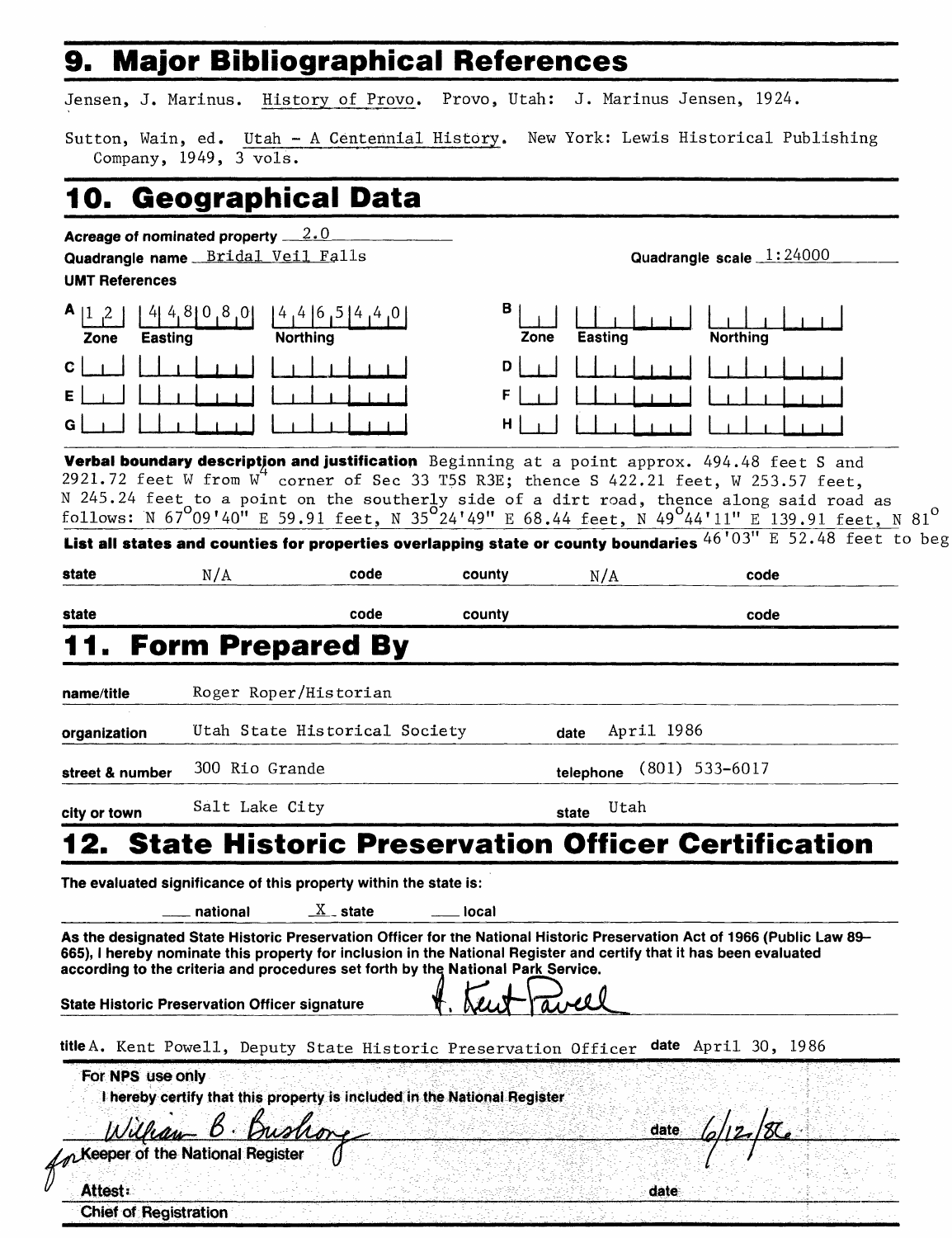### **United States Department of the Interior** National Park Service

### **National Register of Historic Places Inventory—Nomination Form**



Provo Canyon Guard Quarters **Continuation sheet** Utah County, Utah **Item number** 8 **Page 2** 

Governor Young declared martial law in the territory and the territorial militia, known as the Nauvoo Legion from the Mormons' earlier days in Nauvoo, Illinois, was mustered to help defend the Salt Lake Valley. The majority of the troops, some 1250 men, gathered at Echo Canyon to form the main line of defense at that strategic location. Stone breastworks were constructed on the tops of tall cliffs at the narrowest part of the canyon, and ditches, rifle pits and other fortifications were built below in the bottom of the canyon. In addition to the Echo Canyon fortifications, breastworks were constructed at Mormon Flat, located closer in along the principal route into the Salt Lake Valley, and in Provo Canyon, an alternate route into the valley. Smaller groups of soldiers were sent into Wyoming and Idaho to harass the army as it approached the Utah Territory. Their instructions were as follows:

> Proceed at once to annoy them in every possible way. Use every exertion to stampede their animals and set fire to their trains. Burn the whole country before them, and on their flanks. Keep them from sleeping by night surprises; blockade the road by falling trees or destroying the river fords where you can. Watch for opportunities to set fire to the grass before them that can be burned. Keep your men concealed as much as possible, and guard against surprise....

P.S. Take no life, but destroy their trains and stampede or drive away their animals at every opportunity.2

By the spring of 1858 the Utah War was well on its way to being resolved. Mormon scouting parties and small bands of militia had harassed Johnston's Army during the fall of 1857 to the point that it was forced to establish a winter camp outside the Utah Territory near Fort Bridger, Wyoming. That hiatus in the "invasion" allowed diplomatic efforts to proceed which eventually brought about the bloodless resolution of the Utah War. Chief among the negotiators for peace was Colonel Thomas L. Kane, a long-time friend of the Mormons and a respected figure among the federal hierarchy. Kane helped convince Brigham Young that the federal troops would not make war on the Mormons and that Young's replacement as governor, Albert Cumming, was trustworthy. Kane also helped convince the federal administration that the Mormons were not in a stage of open rebellion as had been reported. President Buchanan felt additional pressure to quietly resolve the Utah War as public opinion shifted in favor of the Mormons and as charges of ineptness and corruption weakened his administration's position. A peaceful agreement was worked out wherein Brigham Young and the Mormons allowed the installation of new federal appointees in the territorial government but required that the federal troops be stationed forty miles outside Salt Lake City. The troops remained there until the outbreak of the Civil War in 1861. Their encampment, Camp Floyd, was eventually dismantled. Historic archeological work is currently underway at that site.